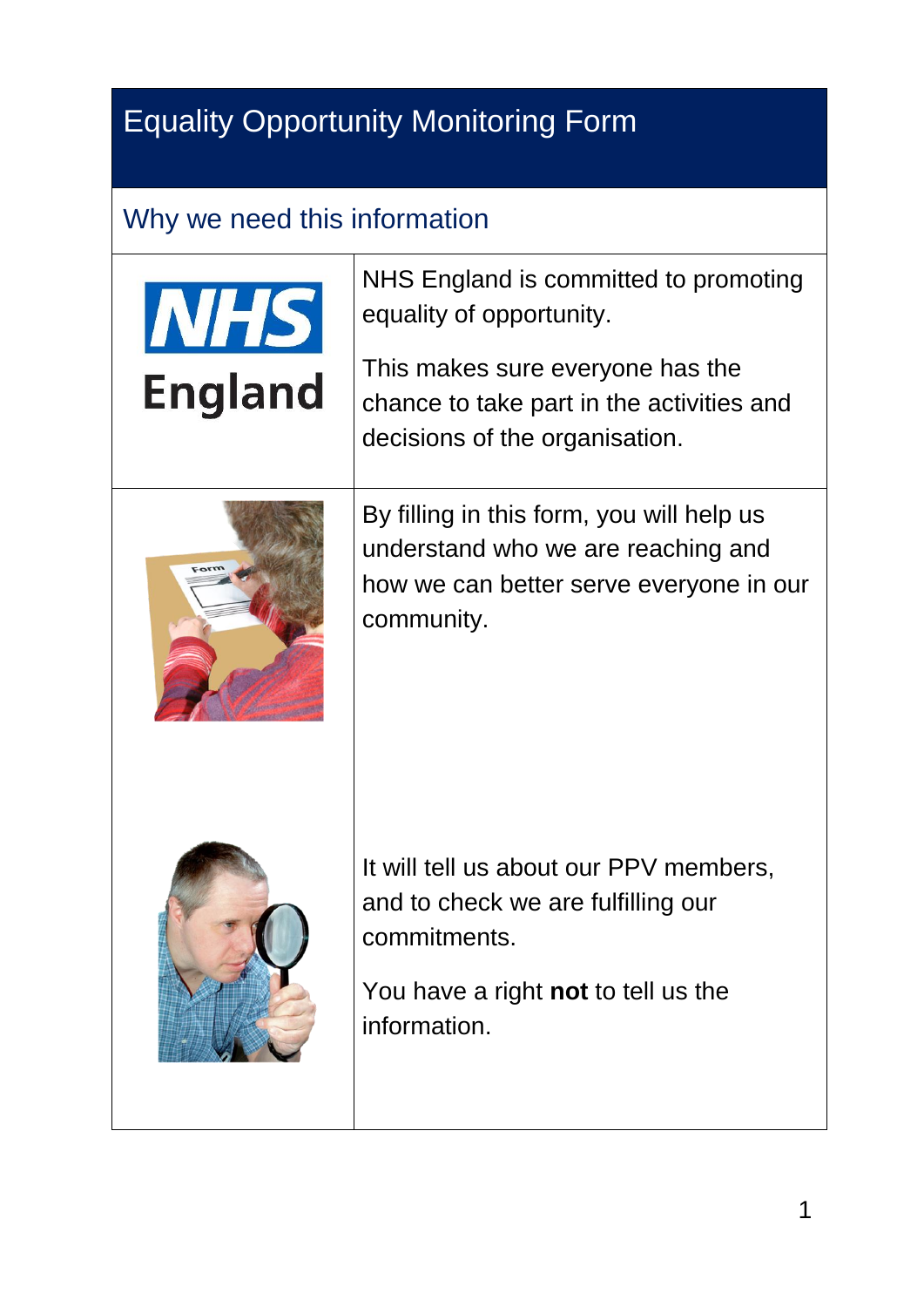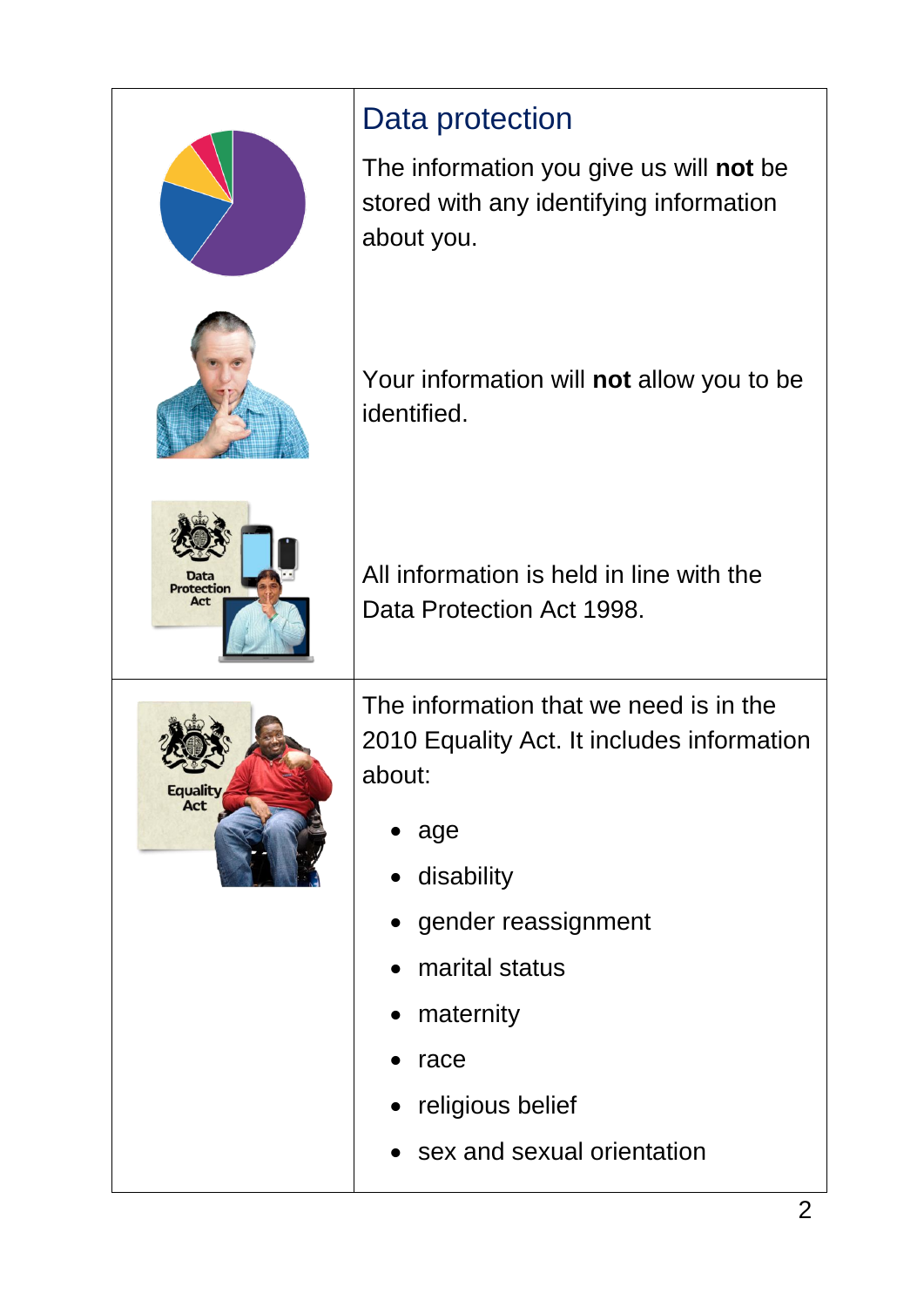| The form starts here                                                   |                                                     |  |  |
|------------------------------------------------------------------------|-----------------------------------------------------|--|--|
| Checklis                                                               | Please tick the boxes which<br>are relevant to you. |  |  |
| <b>Ethnicity</b>                                                       |                                                     |  |  |
| Please tick the box for what you consider your ethnic origin to<br>be. |                                                     |  |  |
| <b>Asian/Asian British</b>                                             |                                                     |  |  |
| Indian                                                                 |                                                     |  |  |
| akistani                                                               |                                                     |  |  |
| Bangladeshi                                                            |                                                     |  |  |
| Chinese                                                                |                                                     |  |  |
| Any other Asian background                                             |                                                     |  |  |
|                                                                        | (More choices on the next page)                     |  |  |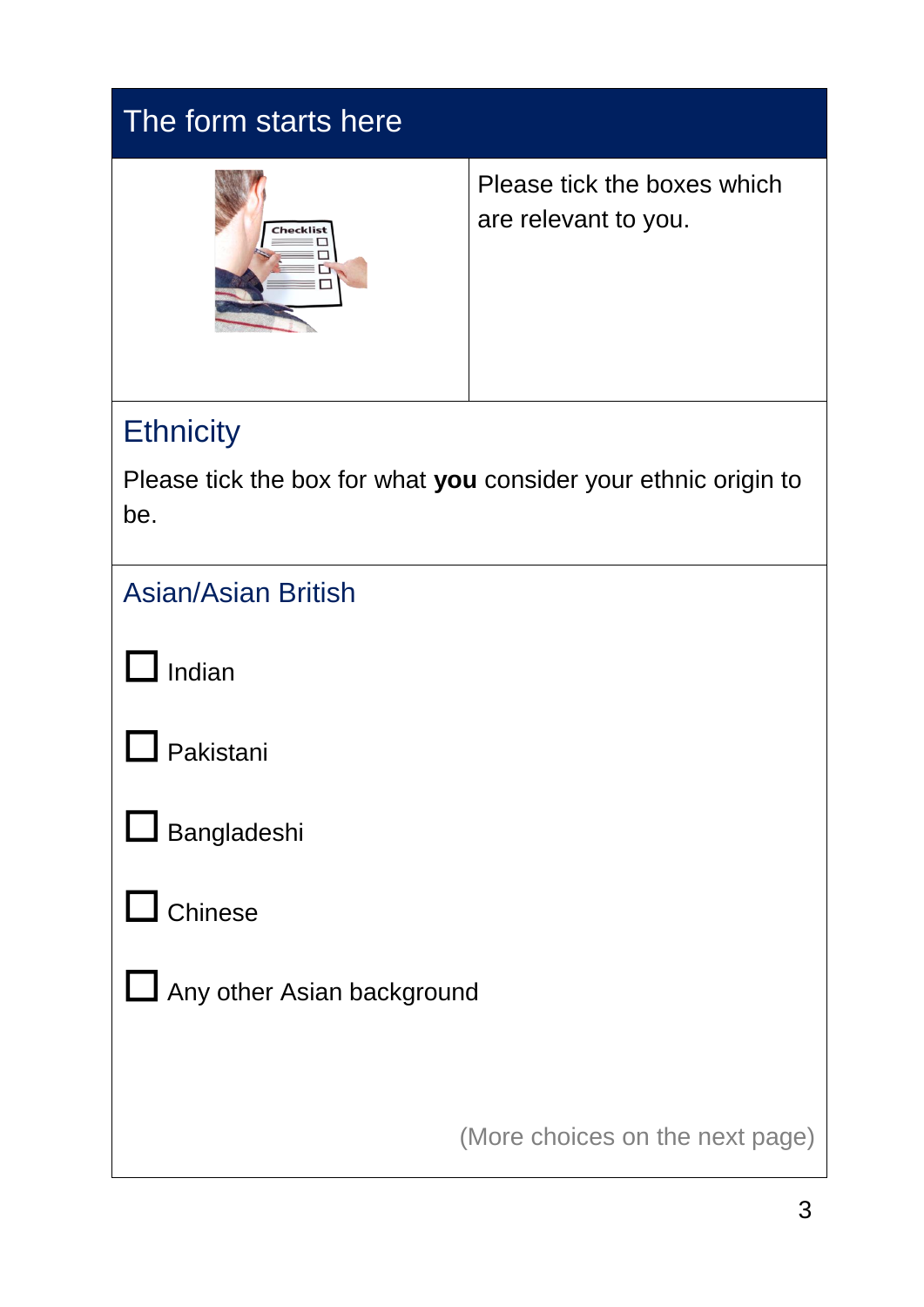| Mixed/multiple ethnic groups                  |  |  |  |
|-----------------------------------------------|--|--|--|
| <b>White and Black Caribbean</b>              |  |  |  |
| White and Black African                       |  |  |  |
| <b>White and Asian</b>                        |  |  |  |
| Any other mixed/multiple ethnic background    |  |  |  |
| <b>Black/African/Caribbean/ Black British</b> |  |  |  |
| $\Box$ Caribbean                              |  |  |  |
| African                                       |  |  |  |
| Any other Black/African/Caribbean background  |  |  |  |
|                                               |  |  |  |
|                                               |  |  |  |
|                                               |  |  |  |
|                                               |  |  |  |
| (More choices on the next page)               |  |  |  |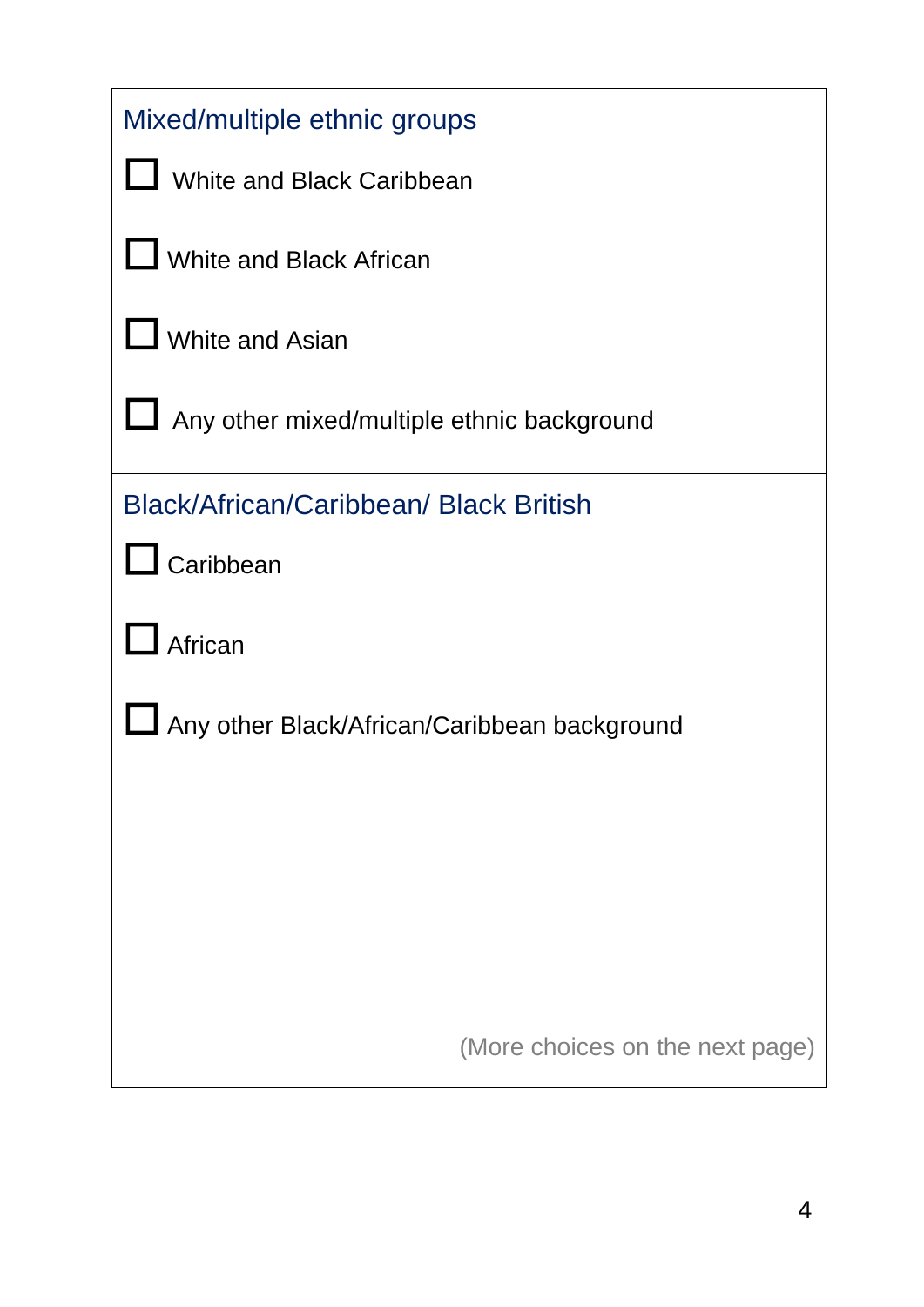| <b>White</b>                     |
|----------------------------------|
| $\Box$ English                   |
| Northern Irish                   |
| $\Box$ Scottish                  |
| Welsh                            |
| <b>British</b>                   |
| Irish                            |
| Gypsy/Irish traveller            |
| Any other White background<br>└┘ |
| Other ethnic group               |
| $\Box$ Arab                      |
| Any other ethnic group           |
| <b>Rather not say</b>            |
| Rather not say                   |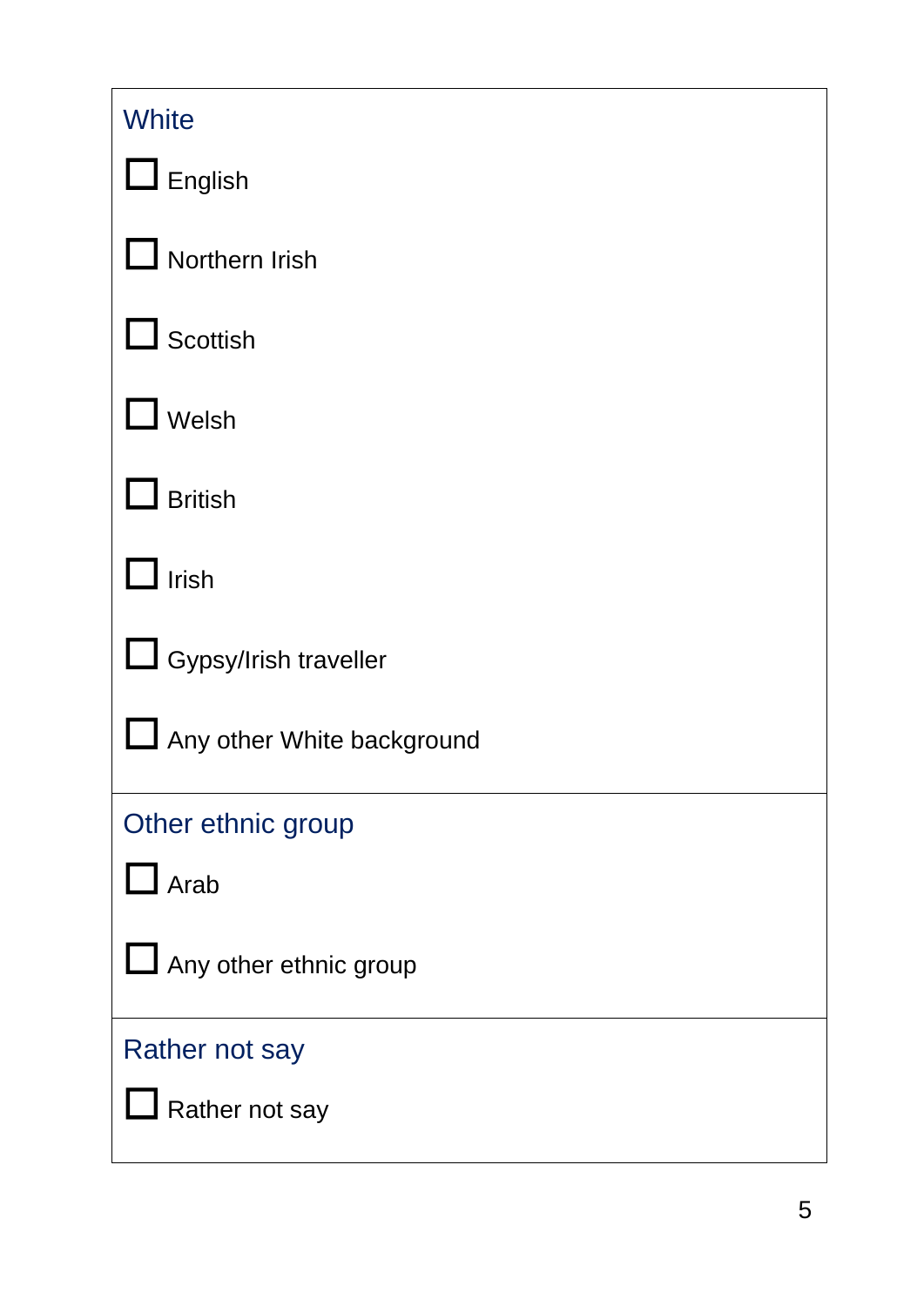| Age                   |
|-----------------------|
| $\Box$ 10 - 14        |
| $\Box$ 15 - 19        |
| $\Box$ 20 – 24        |
| $\Box$ 25 - 34        |
| $\Box$ 35 – 44        |
| $\Box$ 45 – 54        |
| $55 - 64$             |
| $\Box$ 65+            |
| $\Box$ Rather not say |
|                       |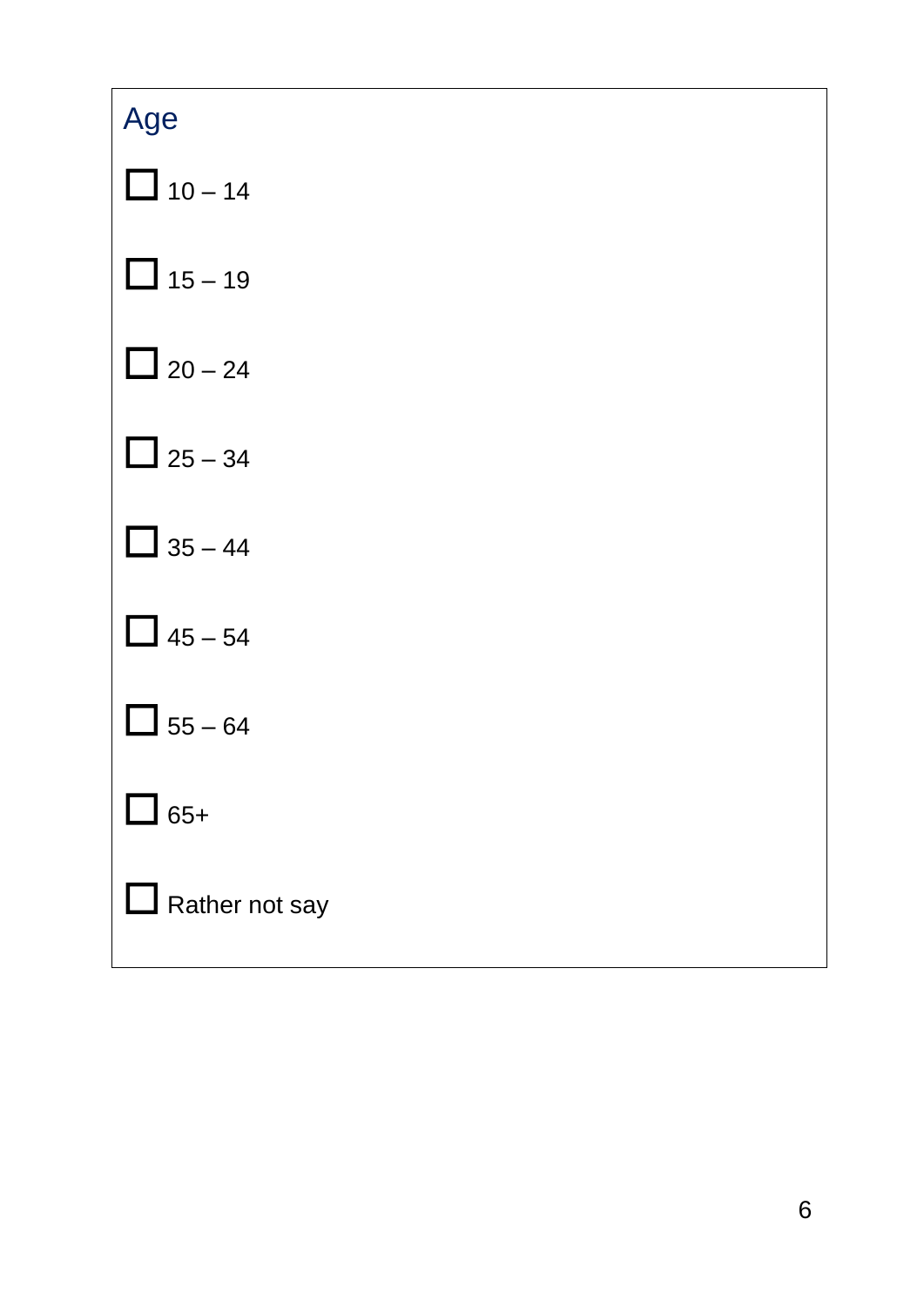| <b>Sex/Sexual orientation</b> |
|-------------------------------|
| $\Box$ Male (M)               |
| Heterosexual                  |
| $\Box$ Female (F)             |
| $\Box$ Gay man                |
| Lesbian                       |
| $\Box$ Rather not say         |
| Other                         |
| Rather not say                |
|                               |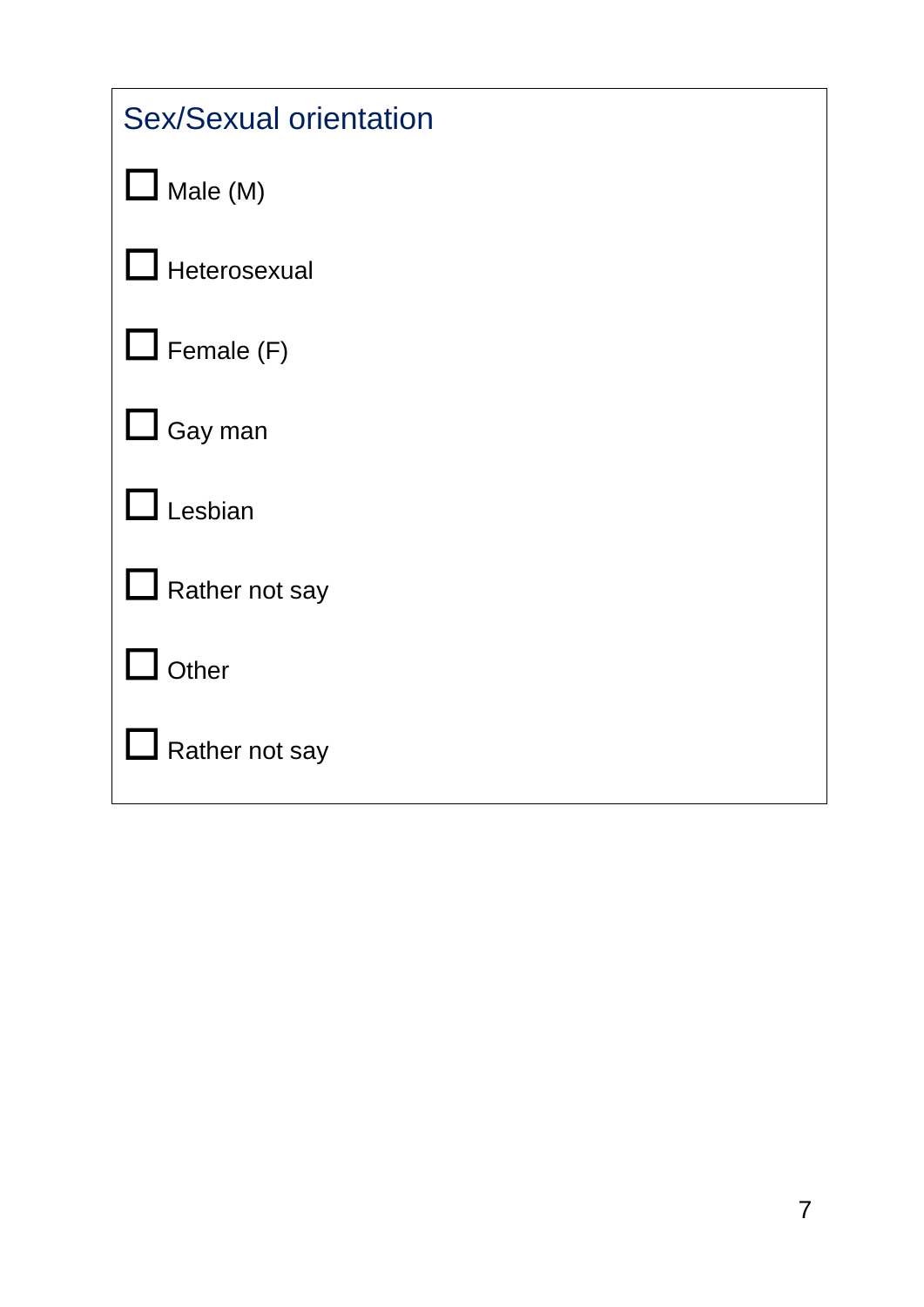## Gender re-assignment

Have you gone through any part of a process (including thoughts or actions) to change from the sex you were described as at birth, to the gender you identify with?

Or do you intend to?

This could include:

- changing your name
- wearing different clothes
- taking hormones
- or having any gender reassignment surgery

| $\Box$ Yes            |
|-----------------------|
| $\Box$ No             |
| $\Box$ Rather not say |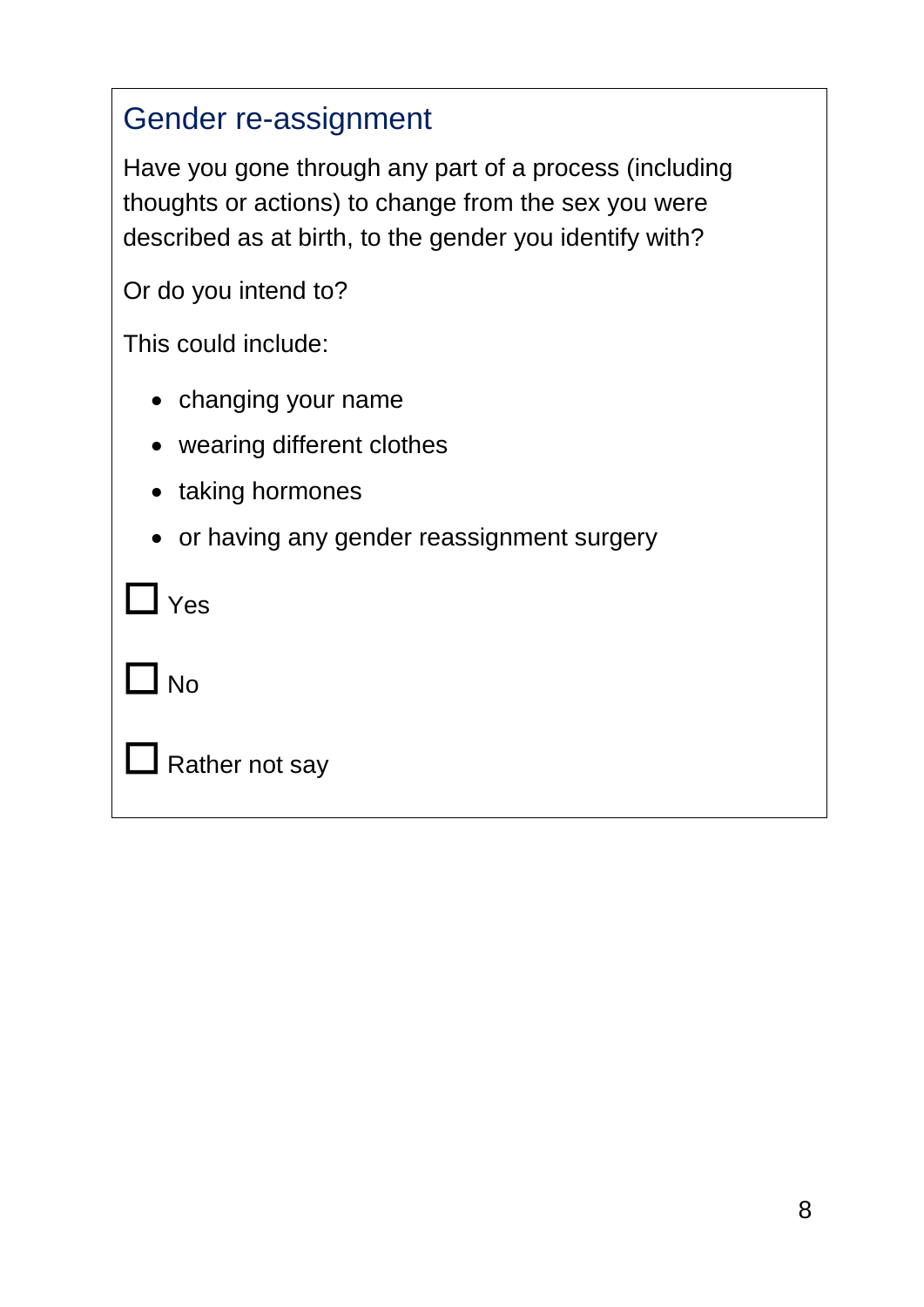| <b>Religion / belief</b> |
|--------------------------|
| $\Box$ No religion       |
| $\Box$ Buddhist          |
| Christian                |
| Hindu                    |
| Jewish                   |
| Muslim                   |
| Sikh                     |
| <b>Atheist</b>           |
| Any other religion       |
| $\Box$ Rather not say    |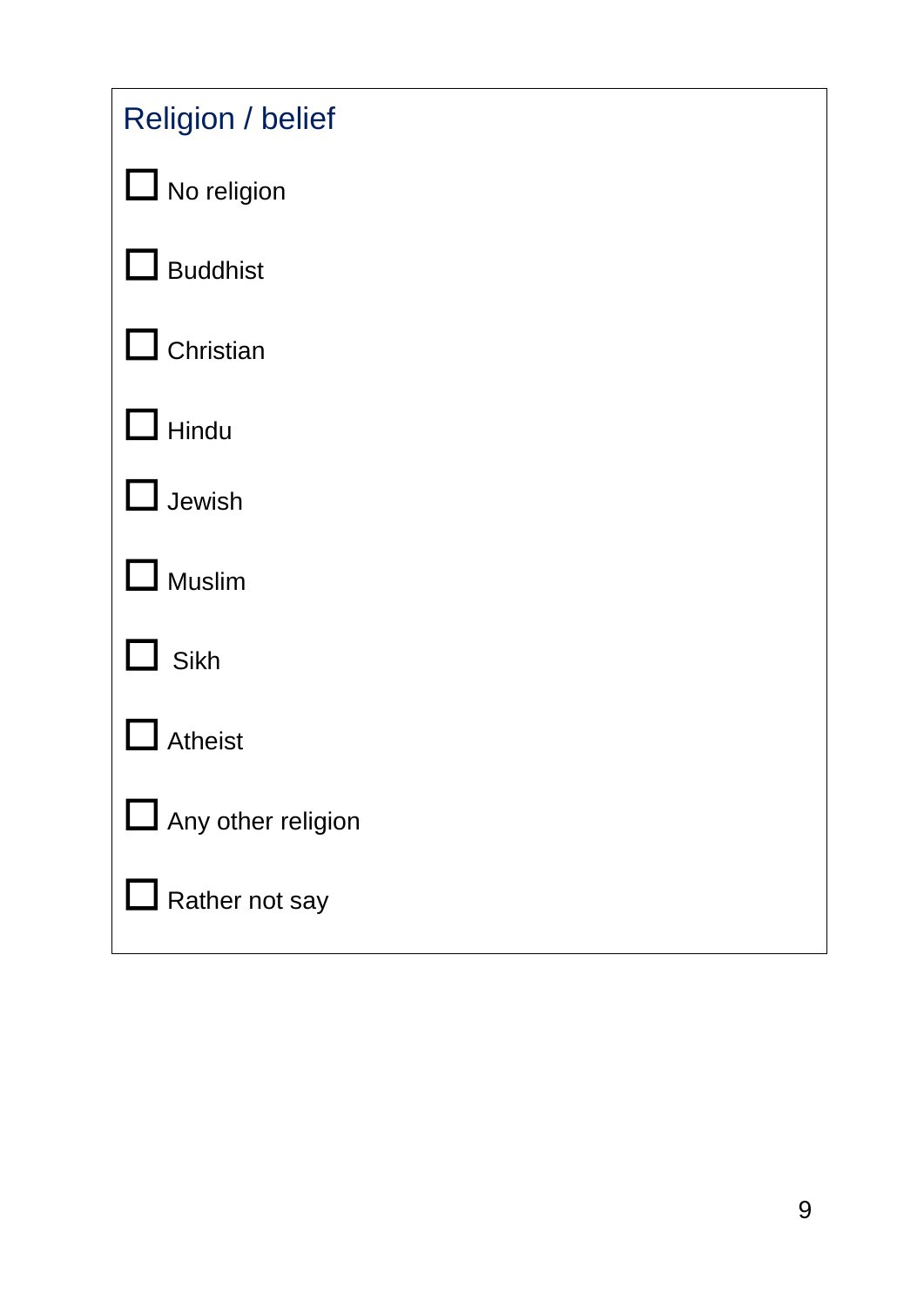## **Disability**

The Disability Discrimination Act 1995 says a person is disabled if they have a physical or mental impairment which has a substantial and long-term adverse effect on their ability to carry out normal day-to-day activities.

This includes conditions such as cancer, HIV, mental illness and learning disabilities.

By this definition, do you consider yourself to have a disability?

|  | $\Box$ Yes, limited a lot |
|--|---------------------------|

☐ Yes, limited a little

 $\Box$  No

 $\Box$  Rather not say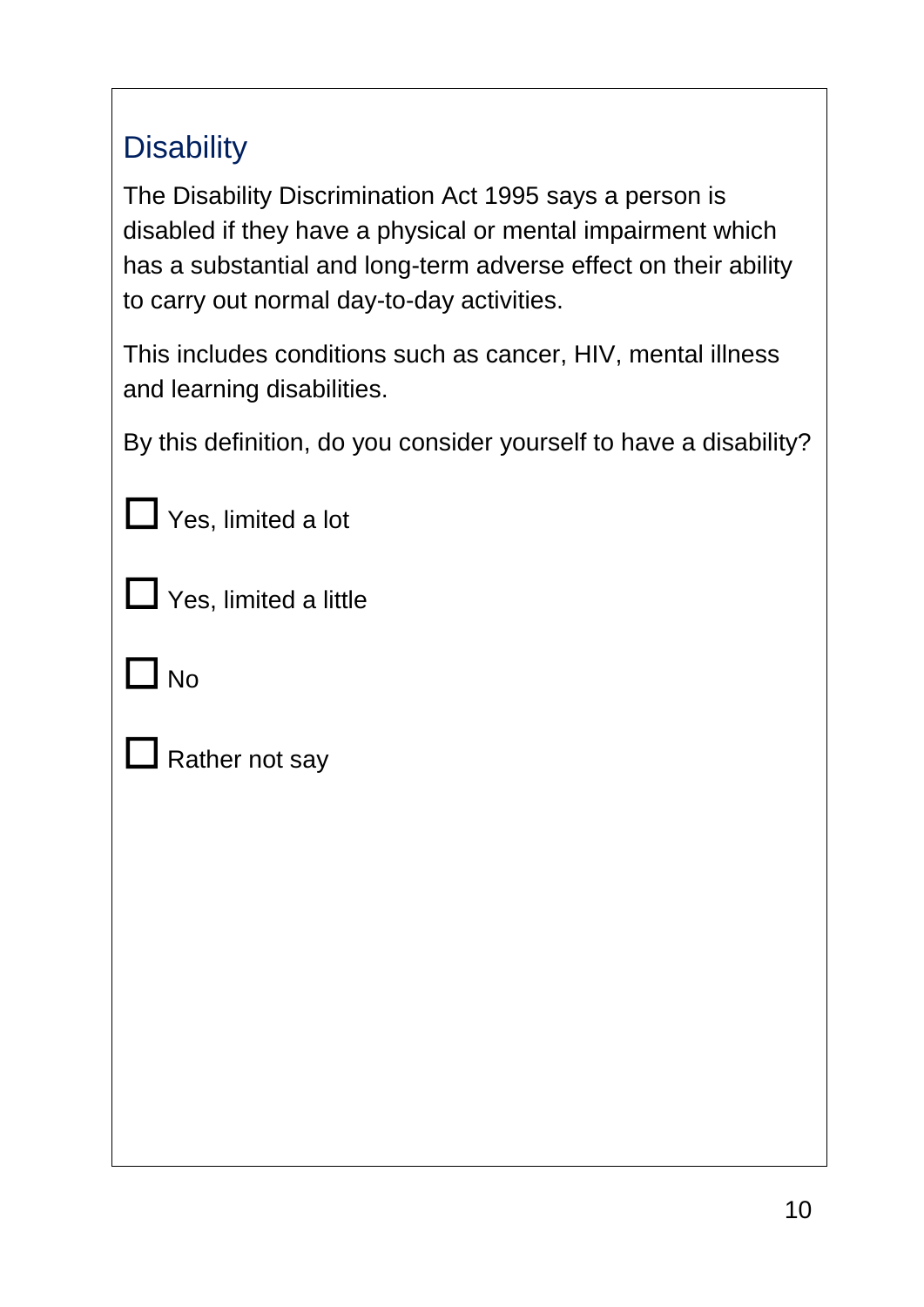| If you selected yes, please tick your disability:                                      |
|----------------------------------------------------------------------------------------|
| $\mathsf I$ Vision                                                                     |
| (e.g. blindness or partial sight)                                                      |
| $\Box$ Hearing                                                                         |
| (e.g. deafness or partial hearing)                                                     |
| Mobility                                                                               |
| (e.g. difficulty walking short distances, climbing stairs, lifting<br>and carrying)    |
| Learning, concentrating or remembering                                                 |
|                                                                                        |
| <b>Mental health</b>                                                                   |
|                                                                                        |
| Stamina or breathing difficulty                                                        |
|                                                                                        |
| $\Box$ Social or behavioural issues                                                    |
| (e.g. conditions such as Autism, Attention Deficit Disorder or<br>Asperger's Syndrome) |
| Other impairment                                                                       |
| Prefer not to say                                                                      |